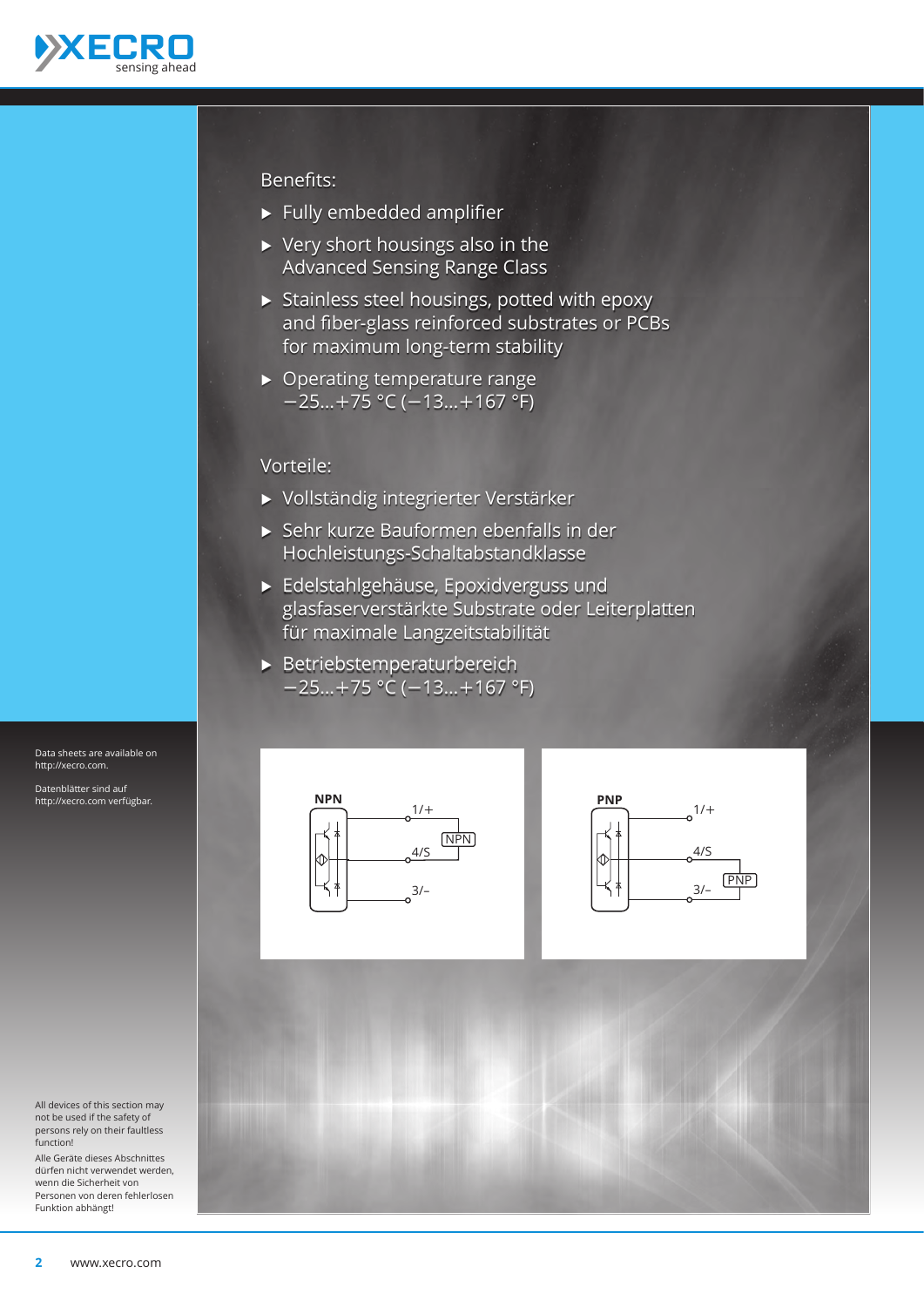## Inductive Sensors 3-Wire DC Miniature

Engineers are often faced with a particular need for sensors that fit into tight spaces. The XECRO inductive Miniature Series comprises sensors

- $\triangleright$  with built-in amplifier
- Ѝ which range in size from ⌀3 mm to M5
- $\blacktriangleright$  including cuboid sensors with 5×5 mm<sup>2</sup> cross section.
- The Inductive Miniature Series is guaranteed to be manufactured
- $\triangleright$  with built-in LED switching indicators,
- $\blacktriangleright$  short-circuit-proof output drivers, and
- $\blacktriangleright$  reverse polarity protection.

Konstrukteure benötigen häufig Sensoren für enge Einbauorte. XECROs induktive Miniatur-Baureihe bietet Sensoren

- Ѝ mit integriertem Verstärker
- Ѝ im Bereich von ⌀3 mm bis M5
- Ѝ sowie quaderförmige Sensoren mit 5×5 mm² Querschnitt.
- Alle Geräte der induktiven Miniatur-Baureihe werden mit
- Ѝ eingebauter LED-Schaltanzeige,
- Ѝ kurzschlussfesten Ausgangstreibern und
- Ѝ Verpolungsschutz gefertigt.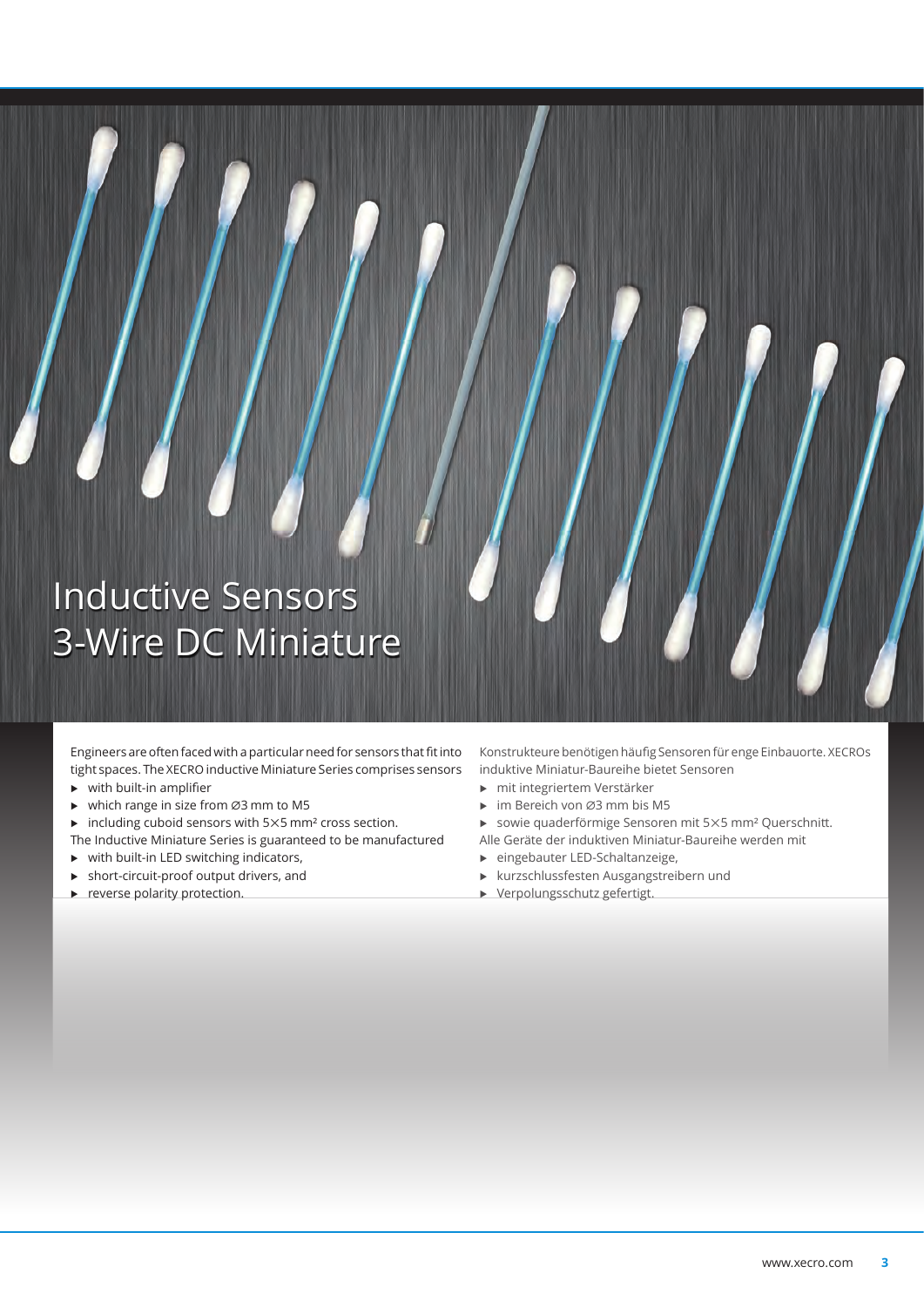



| Schaltabstand S <sub>n</sub> | $0.6$ mm             |            | $0.6$ mm                                                                                                                                                                                |            | 1.0 <sub>mm</sub>                                                                                                                                                         |                               |
|------------------------------|----------------------|------------|-----------------------------------------------------------------------------------------------------------------------------------------------------------------------------------------|------------|---------------------------------------------------------------------------------------------------------------------------------------------------------------------------|-------------------------------|
| Betriebsspannung             | 1030 $V_{\text{DC}}$ |            | 1030 $V_{DC}$                                                                                                                                                                           |            | 1030 $V_{\text{DC}}$                                                                                                                                                      |                               |
| Verpolungsschutz             | built-in             | integriert | built-in                                                                                                                                                                                | integriert | built-in                                                                                                                                                                  | integriert                    |
| Stromverbrauch               | $< 8$ mA             |            | $< 8$ mA                                                                                                                                                                                |            | $< 8$ mA                                                                                                                                                                  |                               |
| Ausgangsbelastbarkeit        | 200 mA               |            | 200 mA                                                                                                                                                                                  |            | 200 mA                                                                                                                                                                    |                               |
| Kurzschlussschutz            | built-in             | integriert | built-in                                                                                                                                                                                | integriert | built-in                                                                                                                                                                  | integriert                    |
| Spannungsabfall              |                      |            |                                                                                                                                                                                         |            | $<$ 1.5 V @ 200 mA                                                                                                                                                        |                               |
| Schaltfrequenz               | 2000 Hz              |            | 2000 Hz                                                                                                                                                                                 |            | 2000 Hz                                                                                                                                                                   |                               |
| Reduktionsfaktoren           |                      |            |                                                                                                                                                                                         |            |                                                                                                                                                                           | Alu 0.45 · Brs 0.50 · SS 0.85 |
| Betriebstemperatur           |                      |            |                                                                                                                                                                                         |            | $-25+75$ °C                                                                                                                                                               |                               |
| Schutzklasse                 | <b>IP67</b>          |            | <b>IP67</b>                                                                                                                                                                             |            | <b>IP67</b>                                                                                                                                                               |                               |
| Sensorflächenwerkstoff       | <b>POM</b>           |            | <b>POM</b>                                                                                                                                                                              |            | <b>POM</b>                                                                                                                                                                |                               |
| Gehäusewerkstoff             | SS304                | V2A        | SS304                                                                                                                                                                                   | V2A        | SS304                                                                                                                                                                     | V2A                           |
| Schaltanzeige                | built-in             | integriert | built-in                                                                                                                                                                                | integriert | built-in                                                                                                                                                                  | integriert                    |
| Anschluss                    |                      |            |                                                                                                                                                                                         |            | PUR, ultra-flex                                                                                                                                                           |                               |
| $\angle$                     |                      |            |                                                                                                                                                                                         |            | IPSD3-S1PO26-A2U                                                                                                                                                          |                               |
| 工                            |                      |            |                                                                                                                                                                                         |            | IPSD3-S1PC26-A2U                                                                                                                                                          |                               |
| $\angle$                     |                      |            |                                                                                                                                                                                         |            | IPSD3-S1NO26-A2U                                                                                                                                                          |                               |
| ᆺ                            |                      |            |                                                                                                                                                                                         |            | IPSD3-S1NC26-A2U                                                                                                                                                          |                               |
|                              |                      |            | $<$ 1.5 V @ 200 mA<br>Alu $0.45 \cdot$ Brs $0.50 \cdot$ SS $0.85$<br>$-25+75$ °C<br>PUR, ultra-flex<br>IPSD3-S06PO26-A2U<br>IPSD3-S06PC26-A2U<br>IPSD3-S06NO26-A2U<br>IPSD3-S06NC26-A2U |            | $<$ 1.5 V @ 200 mA<br>Alu 0.45 · Brs 0.50 · SS 0.85<br>$-25+75$ °C<br>PUR, 300 mm, M8<br>IPSD3-S06PO26-3U8<br>IPSD3-S06PC26-3U8<br>IPSD3-S06NO26-3U8<br>IPSD3-S06NC26-3U8 |                               |

O≠0, I≠l≠1, S≠5, B≠8 beachten. Mind O≠0, I≠l≠1, S≠5, B≠8.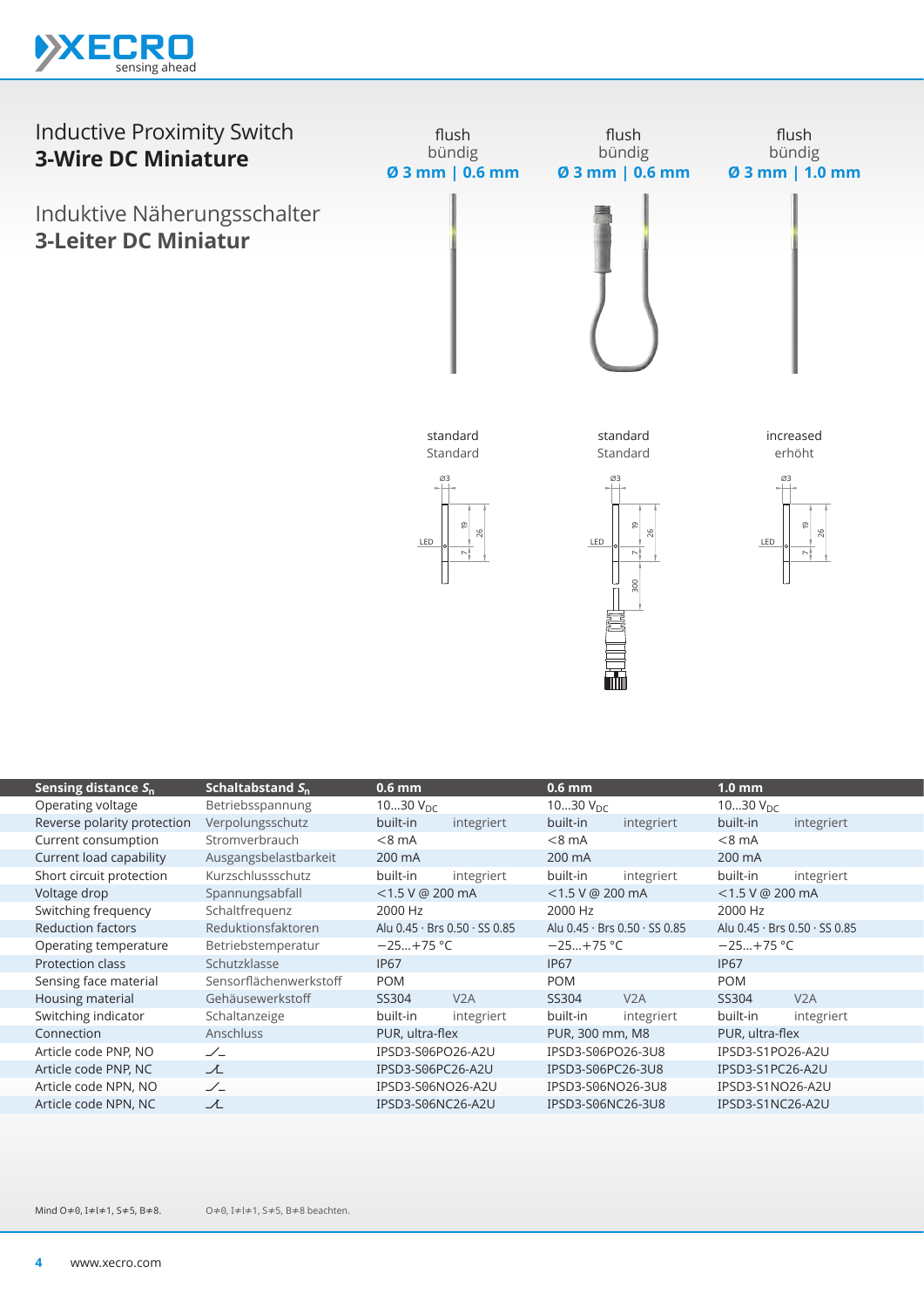

| LED                | $\overline{\omega}$<br>26<br>300<br>mm | LED              | σ<br>26                       | Þ.<br>26<br>LED<br>$\frac{15}{10}$<br>300<br><b>alur</b> |                               | LED               |                               |                                              | Þ.<br>$\frac{15}{10}$<br>300<br><b>min</b> |  |  |
|--------------------|----------------------------------------|------------------|-------------------------------|----------------------------------------------------------|-------------------------------|-------------------|-------------------------------|----------------------------------------------|--------------------------------------------|--|--|
| $1.0 \text{ mm}$   |                                        | $0.6$ mm         |                               | $0.6$ mm                                                 |                               | 1.0 <sub>mm</sub> |                               | $1.0 \text{ mm}$                             |                                            |  |  |
| 1030 $V_{DC}$      |                                        | 1030 $V_{DC}$    |                               | 1030 $V_{DC}$                                            |                               | 1030 $V_{DC}$     |                               | 1030 $V_{DC}$                                |                                            |  |  |
| built-in           | integriert                             | built-in         | integriert                    | built-in                                                 | integriert                    | built-in          | integriert                    | built-in                                     | integriert                                 |  |  |
| $<8$ mA            |                                        | $<8$ mA          |                               | $< 8$ mA                                                 |                               | $< 8$ mA          |                               | $<8$ mA                                      |                                            |  |  |
| 200 mA             |                                        | 200 mA           |                               | 200 mA                                                   |                               | 200 mA            |                               | 200 mA                                       |                                            |  |  |
| built-in           | integriert                             | built-in         | integriert                    | built-in                                                 | integriert                    | built-in          | integriert                    | built-in                                     | integriert                                 |  |  |
| $<$ 1.5 V @ 200 mA |                                        | <1.5 V @ 200 mA  |                               | <1.5 V @ 200 mA                                          |                               | <1.5 V @ 200 mA   |                               | <1.5 V @ 200 mA                              |                                            |  |  |
| 2000 Hz            |                                        | 2000 Hz          |                               | 2000 Hz                                                  |                               | 2000 Hz           |                               | 2000 Hz                                      |                                            |  |  |
|                    | Alu 0.45 · Brs 0.50 · SS 0.85          |                  | Alu 0.45 · Brs 0.50 · SS 0.85 |                                                          | Alu 0.45 · Brs 0.50 · SS 0.85 |                   | Alu 0.45 · Brs 0.50 · SS 0.85 | Alu 0.45 · Brs 0.50 · SS 0.85<br>$-25+75$ °C |                                            |  |  |
| $-25+75$ °C        |                                        | $-25+75$ °C      |                               |                                                          | $-25+75$ °C                   |                   | $-25+75$ °C                   |                                              |                                            |  |  |
| <b>IP67</b>        |                                        | <b>IP67</b>      |                               | <b>IP67</b>                                              |                               | <b>IP67</b>       |                               | <b>IP67</b>                                  |                                            |  |  |
| <b>POM</b>         |                                        | <b>POM</b>       |                               | <b>POM</b>                                               |                               | <b>POM</b>        |                               | <b>POM</b>                                   |                                            |  |  |
| SS304              | V <sub>2</sub> A                       | SS304            | V <sub>2</sub> A              | SS304                                                    | V <sub>2</sub> A              | SS304             | V <sub>2</sub> A              | SS304                                        | V <sub>2</sub> A                           |  |  |
| built-in           | integriert                             | built-in         | integriert                    | built-in                                                 | integriert                    | built-in          | integriert                    | built-in                                     | integriert                                 |  |  |
| PUR, 300 mm, M8    |                                        | PUR, ultra-flex  |                               | PUR, 300 mm, M8                                          |                               | PUR, ultra-flex   |                               | PUR, 300 mm, M8                              |                                            |  |  |
| IPSD3-S1PO26-3U8   |                                        | IPS4-S06PO26-A2U |                               | IPS4-S06PO26-3U8                                         |                               | IPS4-S1PO26-A2U   |                               | IPS4-S1PO26-3U8                              |                                            |  |  |
| IPSD3-S1PC26-3U8   |                                        | IPS4-S06PC26-A2U |                               | IPS4-S06PC26-3U8                                         |                               | IPS4-S1PC26-A2U   |                               | IPS4-S1PC26-3U8                              |                                            |  |  |
| IPSD3-S1NO26-3U8   |                                        | IPS4-S06NO26-A2U |                               | IPS4-S06NO26-3U8                                         |                               | IPS4-S1NO26-A2U   |                               | IPS4-S1NO26-3U8                              |                                            |  |  |
| IPSD3-S1NC26-3U8   |                                        | IPS4-S06NC26-A2U |                               | IPS4-S06NC26-3U8                                         |                               |                   | IPS4-S1NC26-A2U               |                                              | IPS4-S1NC26-3U8                            |  |  |

XECRO reserves the right to make minor changes without prior notification. XECRO behält sich das Recht auf geringe Änderungen ohne Ankündigung vor.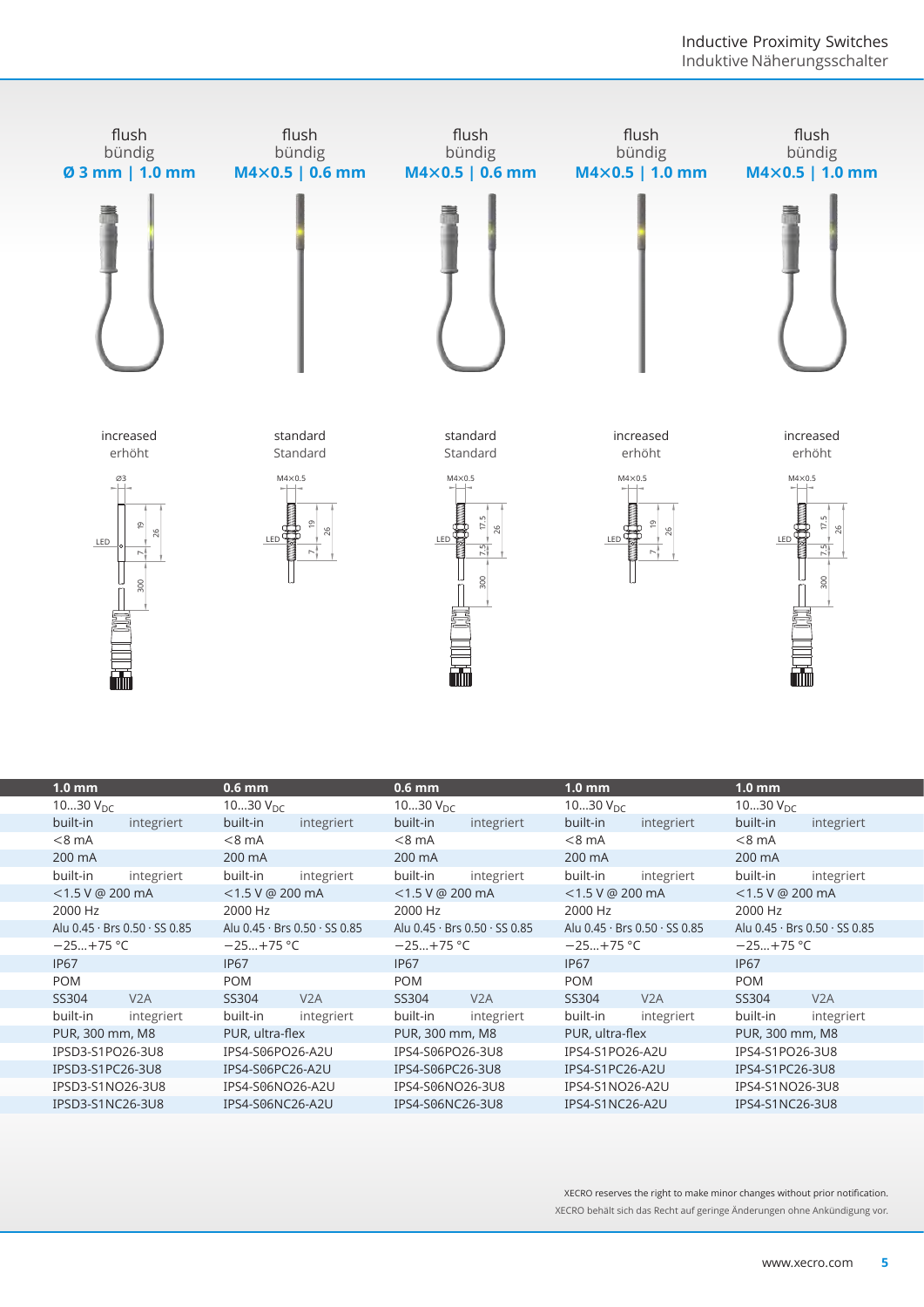



| Sensing distance $S_n$      | Schaltabstand $S_{n}$  | <u>0.</u> 8 mm     |                               | $0.8$ mm             |                                           | $1.5 \text{ mm}$   |                               |  |
|-----------------------------|------------------------|--------------------|-------------------------------|----------------------|-------------------------------------------|--------------------|-------------------------------|--|
| Operating voltage           | Betriebsspannung       | 1030 $V_{DC}$      |                               | 1030 $V_{\text{DC}}$ |                                           | 1030 $V_{DC}$      |                               |  |
| Reverse polarity protection | Verpolungsschutz       | built-in           | integriert                    | built-in             | integriert                                | built-in           | integriert                    |  |
| Current consumption         | Stromverbrauch         | $< 8 \text{ mA}$   |                               | $< 8$ mA             |                                           | $<8$ mA            |                               |  |
| Current load capability     | Ausgangsbelastbarkeit  | 200 mA             |                               | 200 mA               |                                           | 200 mA             |                               |  |
| Short circuit protection    | Kurzschlussschutz      | built-in           | integriert                    | built-in             | integriert                                | built-in           | integriert                    |  |
| Voltage drop                | Spannungsabfall        | $<$ 1.5 V @ 200 mA |                               | $<$ 1.5 V @ 200 mA   |                                           | $<$ 1.5 V @ 200 mA |                               |  |
| Switching frequency         | Schaltfrequenz         | 2000 Hz            |                               | 2000 Hz              |                                           | 2000 Hz            |                               |  |
| <b>Reduction factors</b>    | Reduktionsfaktoren     |                    | Alu 0.45 · Brs 0.50 · SS 0.85 |                      | Alu $0.45 \cdot$ Brs $0.50 \cdot$ SS 0.85 |                    | Alu 0.45 · Brs 0.50 · SS 0.85 |  |
| Operating temperature       | Betriebstemperatur     | $-25+75$ °C        |                               | $-25+75$ °C          |                                           | $-25+75$ °C        |                               |  |
| <b>Protection class</b>     | Schutzklasse           | <b>IP67</b>        |                               | <b>IP67</b>          |                                           | <b>IP67</b>        |                               |  |
| Sensing face material       | Sensorflächenwerkstoff | <b>POM</b>         |                               | <b>POM</b>           |                                           | <b>POM</b>         |                               |  |
| Housing material            | Gehäusewerkstoff       | SS304              | V2A                           | SS304                | V2A                                       | SS304              | V2A                           |  |
| Switching indicator         | Schaltanzeige          | built-in           | integriert                    | built-in             | integriert                                | built-in           | integriert                    |  |
| Connection                  | <b>Anschluss</b>       | PUR, ultra-flex    |                               | PUR, 300 mm, M8      |                                           | PUR, ultra-flex    |                               |  |
| Article code PNP, NO        | $\angle$               | IPSD4-S08PO26-A2U  |                               | IPSD4-S08PO26-3U8    |                                           | IPSD4-S1.5PO26-A2U |                               |  |
| Article code PNP, NC        | ᅩ                      | IPSD4-S08PC26-A2U  |                               | IPSD4-S08PC26-3U8    |                                           | IPSD4-S1.5PC26-A2U |                               |  |
| Article code NPN, NO        | $\angle$               | IPSD4-S08NO26-A2U  |                               | IPSD4-S08NO26-3U8    |                                           | IPSD4-S1.5NO26-A2U |                               |  |
| Article code NPN, NC        | ᆺ                      | IPSD4-S08NC26-A2U  |                               | IPSD4-S08NC26-3U8    |                                           | IPSD4-S1.5NC26-A2U |                               |  |
|                             |                        |                    |                               |                      |                                           |                    |                               |  |

O≠0, I≠l≠1, S≠5, B≠8 beachten. Mind O≠0, I≠l≠1, S≠5, B≠8.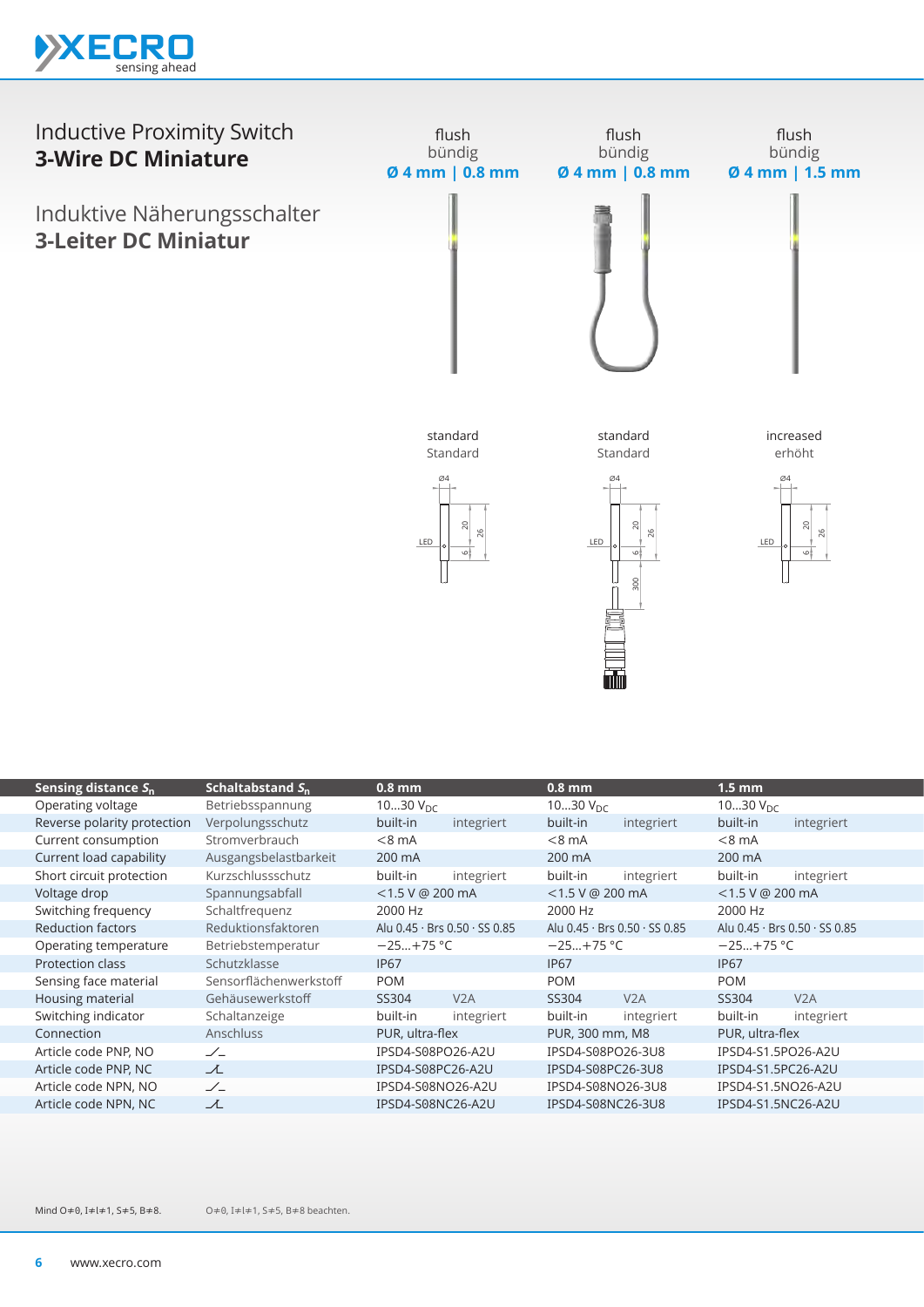

| LED                                    | $\approx$<br>26<br>¦ت<br>300<br><b>mm</b> | LED                | 20<br>26<br>'ు                | LED                | 300<br><b>min</b>             | 06.5<br>LED                   | $M8\times1$       | LED                           | 20<br>‡ٯ          |  |
|----------------------------------------|-------------------------------------------|--------------------|-------------------------------|--------------------|-------------------------------|-------------------------------|-------------------|-------------------------------|-------------------|--|
| $1.5 \text{ mm}$                       |                                           | $0.8$ mm           |                               | $0.8$ mm           |                               | $0.8$ mm                      |                   | $1.5 \text{ mm}$              |                   |  |
| 1030 $V_{DC}$                          |                                           | 1030 $V_{DC}$      |                               | 1030 $V_{DC}$      |                               | 1030 $V_{DC}$                 |                   | 1030 $V_{DC}$                 |                   |  |
| built-in                               | integriert                                | built-in           | integriert                    | built-in           | integriert                    | built-in                      | integriert        | built-in                      | integriert        |  |
| $< 8$ mA                               |                                           | $< 8$ mA           |                               | $< 8$ mA           |                               | $< 8$ mA                      |                   | $< 8$ mA                      |                   |  |
| 200 mA                                 |                                           | 200 mA             |                               | 200 mA             |                               | 200 mA                        |                   | 200 mA                        |                   |  |
| built-in                               | integriert                                | built-in           | integriert                    | built-in           | integriert                    | built-in                      | integriert        | built-in                      | integriert        |  |
| $<$ 1.5 V @ 200 mA                     |                                           | $<$ 1.5 V @ 200 mA |                               | $<$ 1.5 V @ 200 mA |                               | <1.5 V @ 200 mA               |                   | <1.5 V @ 200 mA               |                   |  |
| 2000 Hz                                |                                           | 2000 Hz            |                               | 2000 Hz            |                               | 2000 Hz                       |                   | 2000 Hz                       |                   |  |
|                                        | Alu 0.45 · Brs 0.50 · SS 0.85             |                    | Alu 0.45 · Brs 0.50 · SS 0.85 |                    | Alu 0.45 · Brs 0.50 · SS 0.85 | Alu 0.45 · Brs 0.50 · SS 0.85 |                   | Alu 0.45 · Brs 0.50 · SS 0.85 |                   |  |
| $-25+75$ °C                            |                                           | $-25+75$ °C        |                               | $-25+75$ °C        |                               | $-25+75$ °C                   |                   | $-25+75$ °C                   |                   |  |
| <b>IP67</b>                            |                                           | <b>IP67</b>        |                               | <b>IP67</b>        |                               | <b>IP67</b>                   |                   | <b>IP67</b>                   |                   |  |
| <b>POM</b>                             |                                           | <b>POM</b>         |                               | <b>POM</b>         |                               | <b>POM</b>                    |                   | <b>POM</b>                    |                   |  |
| SS304                                  | V2A                                       | SS304              | V <sub>2</sub> A              | SS304              | V <sub>2</sub> A              | SS304                         | V <sub>2</sub> A  | SS304                         | V <sub>2</sub> A  |  |
| built-in                               | integriert                                | built-in           | integriert                    | built-in           | integriert                    | built-in                      | integriert        | built-in                      | integriert        |  |
| PUR, 300 mm, M8                        |                                           | PUR, ultra-flex    |                               | PUR, 300 mm, M8    |                               | PUR, 300 mm, M8               |                   | PUR, ultra-flex               |                   |  |
|                                        | IPSD4-S1.5PO26-3U8                        | IPS5-S08PO26-A2U   |                               | IPS5-S08PO26-3U8   |                               | IPS5-S08PO40-A8               |                   | IPS5-S1.5PO26-A2U             |                   |  |
| IPSD4-S1.5PC26-3U8                     |                                           | IPS5-S08PC26-A2U   |                               |                    | IPS5-S08PC26-3U8              |                               | IPS5-S08PC40-A8   |                               | IPS5-S1.5PC26-A2U |  |
|                                        | IPSD4-S1.5NO26-3U8                        | IPS5-S08NO26-A2U   |                               |                    | IPS5-S08NO26-3U8              |                               | IPS5-S08NO40-A8   |                               | IPS5-S1.5NO26-A2U |  |
| IPSD4-S1.5NC26-3U8<br>IPS5-S08NC26-A2U |                                           | IPS5-S08NC26-3U8   |                               |                    | IPS5-S08NC40-A8               |                               | IPS5-S1.5NC26-A2U |                               |                   |  |
|                                        |                                           |                    |                               |                    |                               |                               |                   |                               |                   |  |

XECRO reserves the right to make minor changes without prior notification. XECRO behält sich das Recht auf geringe Änderungen ohne Ankündigung vor.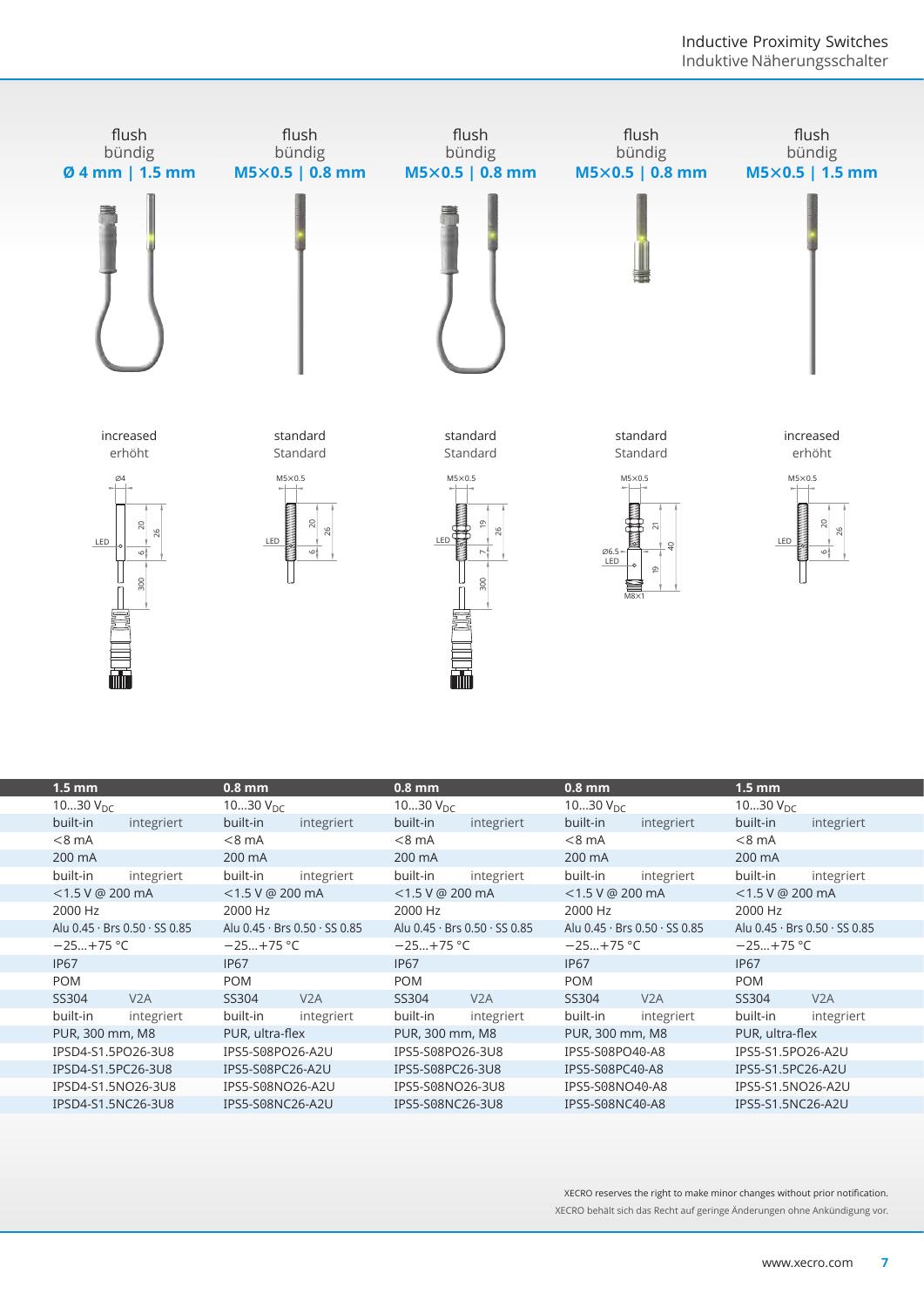

## Inductive Proximity Switch **3-Wire DC Miniature**

Induktive Näherungsschalter **3-Leiter DC Miniatur**



|                             |                        | LED               | ഉ<br>wh                       | 06.5<br>LED      | $\overline{z}$<br>$\overline{4}$<br>٠O<br>$\mathbf{D}$<br>$M8\times1$ | ,,,<br>23            | $M3 \times 0.5$<br>n,<br>칙<br>LED |
|-----------------------------|------------------------|-------------------|-------------------------------|------------------|-----------------------------------------------------------------------|----------------------|-----------------------------------|
| Sensing distance $S_n$      | Schaltabstand $S_n$    | $1.5 \text{ mm}$  |                               | $1.5$ mm         |                                                                       | $0.8$ mm             |                                   |
| Operating voltage           | Betriebsspannung       | 1030 $V_{DC}$     |                               | 1030 $V_{DC}$    |                                                                       | 1030 $V_{\text{DC}}$ |                                   |
| Reverse polarity protection | Verpolungsschutz       | built-in          | integriert                    | built-in         | integriert                                                            | built-in             | integriert                        |
| Current consumption         | Stromverbrauch         | $< 8$ mA          |                               | $< 8$ mA         |                                                                       | $< 8$ mA             |                                   |
| Current load capability     | Ausgangsbelastbarkeit  | 200 mA            |                               | 200 mA           |                                                                       | 200 mA               |                                   |
| Short circuit protection    | Kurzschlussschutz      | built-in          | integriert                    | built-in         | integriert                                                            | built-in             | integriert                        |
| Voltage drop                | Spannungsabfall        | <1.5 V @ 200 mA   |                               | <1.5 V @ 200 mA  |                                                                       | <1.5 V @ 200 mA      |                                   |
| Switching frequency         | Schaltfrequenz         | 2000 Hz           |                               | 2000 Hz          |                                                                       | 2000 Hz              |                                   |
| <b>Reduction factors</b>    | Reduktionsfaktoren     |                   | Alu 0.45 · Brs 0.50 · SS 0.85 |                  | Alu 0.45 · Brs 0.50 · SS 0.85                                         |                      | Alu 0.45 · Brs 0.50 · SS 0.85     |
| Operating temperature       | Betriebstemperatur     | $-25+75$ °C       |                               | $-25+75$ °C      |                                                                       | $-25+75$ °C          |                                   |
| Protection class            | Schutzklasse           | <b>IP67</b>       |                               | <b>IP67</b>      |                                                                       | <b>IP67</b>          |                                   |
| Sensing face material       | Sensorflächenwerkstoff | <b>POM</b>        |                               | <b>POM</b>       |                                                                       | <b>POM</b>           |                                   |
| Housing material            | Gehäusewerkstoff       | SS304             | V2A                           | SS304            | V2A                                                                   | brass                | <b>Messing</b>                    |
| Switching indicator         | Schaltanzeige          | built-in          | integriert                    | built-in         | integriert                                                            | built-in             | integriert                        |
| Connection                  | Anschluss              | PUR, 300 mm, M8   |                               | PUR, 300 mm, M8  |                                                                       | PUR, ultra-flex      |                                   |
| Article code PNP, NO        | $\angle$               | IPS5-S1.5PO26-3U8 |                               | IPS5-S1.5PO40-A8 |                                                                       | IPS55-S08PO26-A2U    |                                   |
| Article code PNP, NC        | 工                      | IPS5-S1.5PC26-3U8 |                               | IPS5-S1.5PC40-A8 |                                                                       | IPS55-S08PC26-A2U    |                                   |
| Article code NPN, NO        | $\angle$               | IPS5-S1.5NO26-3U8 |                               | IPS5-S1.5NO40-A8 |                                                                       | IPS55-S08NO26-A2U    |                                   |
| Article code NPN, NC        | ユ                      | IPS5-S1.5NC26-3U8 |                               | IPS5-S1.5NC40-A8 |                                                                       | IPS55-S08NC26-A2U    |                                   |

O≠0, I≠l≠1, S≠5, B≠8 beachten. Mind O≠0, I≠l≠1, S≠5, B≠8.